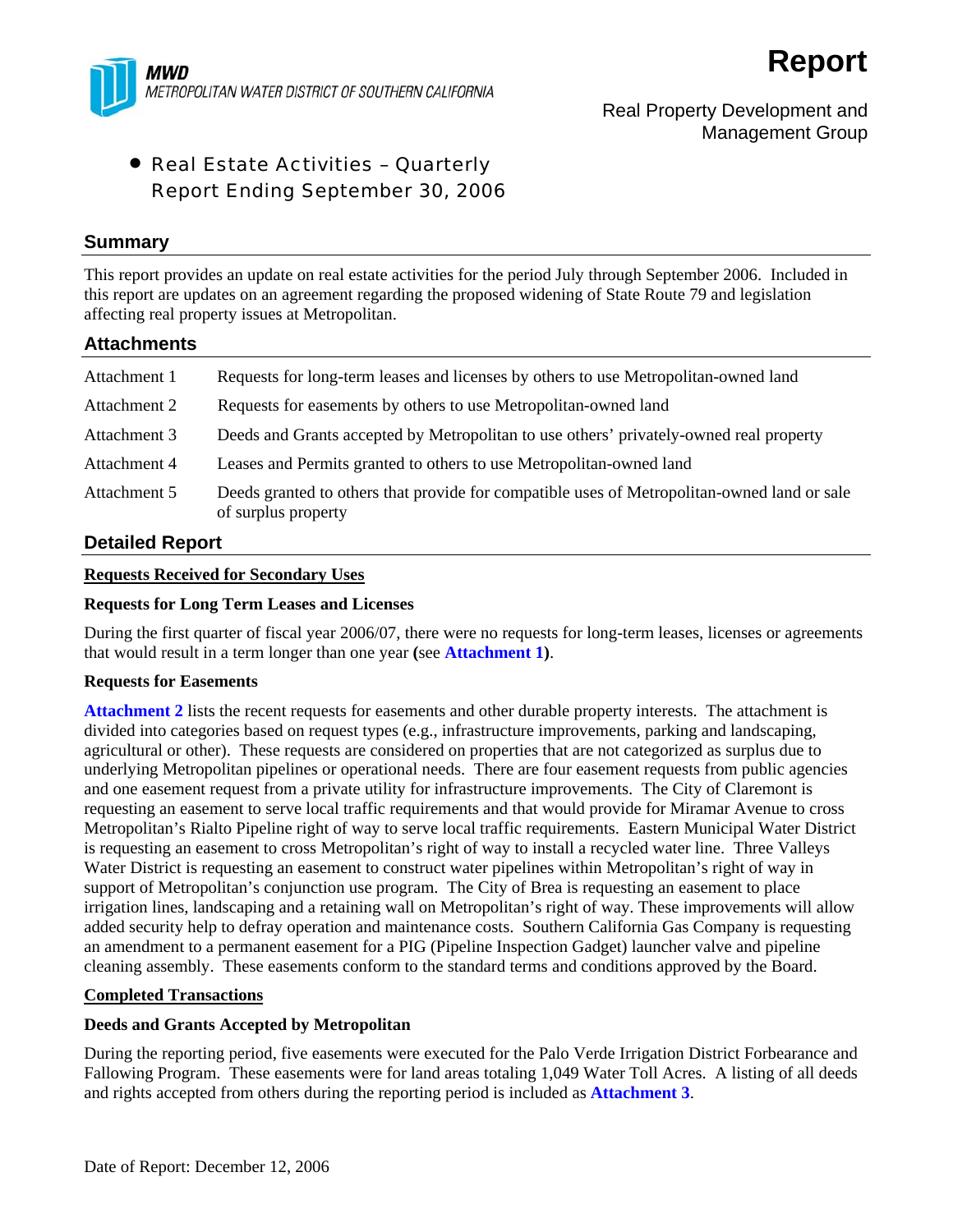# Board Report (Real Estate Activities – Quarterly Report Ending September 30, 2006)

Metropolitan entered into a month-to-month sublease with Perkins Coie, LLP for temporary use of office space located in Washington, DC. This temporary office lease provides a work location for Metropolitan's staff in Washington, DC. while the construction of tenant's improvements are completed at the new office, located at 500 New Jersey Avenue, NW.

A temporary encroachment permit was acquired from the adjacent right of way of San Gabriel Valley Water District for an excavation area necessary to construct a meter structure along the Rialto Pipeline. This service connection will help to provide water delivery to the Fontana Water Company.

A relocation of a gas line was necessary to accommodate a residential development west of the Robert B. Diemer Water Treatment Plant, also referenced in **Attachment 5**. This relocation satisfies a provision as set forth in the Purchase and Sale Agreement between Shell and Metropolitan (executed in 1996).

A right of entry permit and indemnity agreement was acquired from The Los Angeles Metropolitan Transit Authority for a construction laydown yard in the City of Bellflower for repairs to the MWD Service Connection CENB54.

### **Leases and Permits Granted**

Fifteen transactions were executed during this reporting period, which included two leases and thirteen entry permits. **Attachment 4** is a listing of these agreements that grant others a compatible secondary use of Metropolitan-owned lands. These agreements also conform to criteria adopted by Metropolitan's Board.

### **Deeds Granted to Others**

**Attachment 5** lists two quitclaim deeds and four permanent easements granted by Metropolitan during this reporting period. Two quitclaims, also referenced in **Attachment 3,** were prepared to relocate a gas line, which were necessary to accommodate a residential development west of the Robert B. Diemer Treatment Plant. This relocation satisfies a provision as set forth in the Purchase and Sale Agreement between Shell and Metropolitan (executed in 1996). A storm drain easement was granted to the County of Los Angeles for storm drain improvements which cross Metropolitan's Foothill Feeder and will serve to move water from an adjacent development to the City of Santa Clarita's storm drain facilities. Two easements were granted to the City of San Jacinto for a road crossing and to help provide access to a development adjacent to Metropolitan's property. Another easement was granted to the State of California for road and ADA (Americans with Disabilities Act) improvements along Mentone Blvd. (Hwy. 38) near the City of Redlands in San Bernardino County.

#### **Additional Accomplishments**

• Entered into escrow for sale of surplus property located at 19835 Gavilan Road near Lake Mathews

### **Goals**

- Continue disposition activities on previously designated surplus property located on Gavilan Road near Lake Mathews (complete escrow and sale)
- Present requested annexations for Board consideration
- Complete improvements on Washington, DC legislative office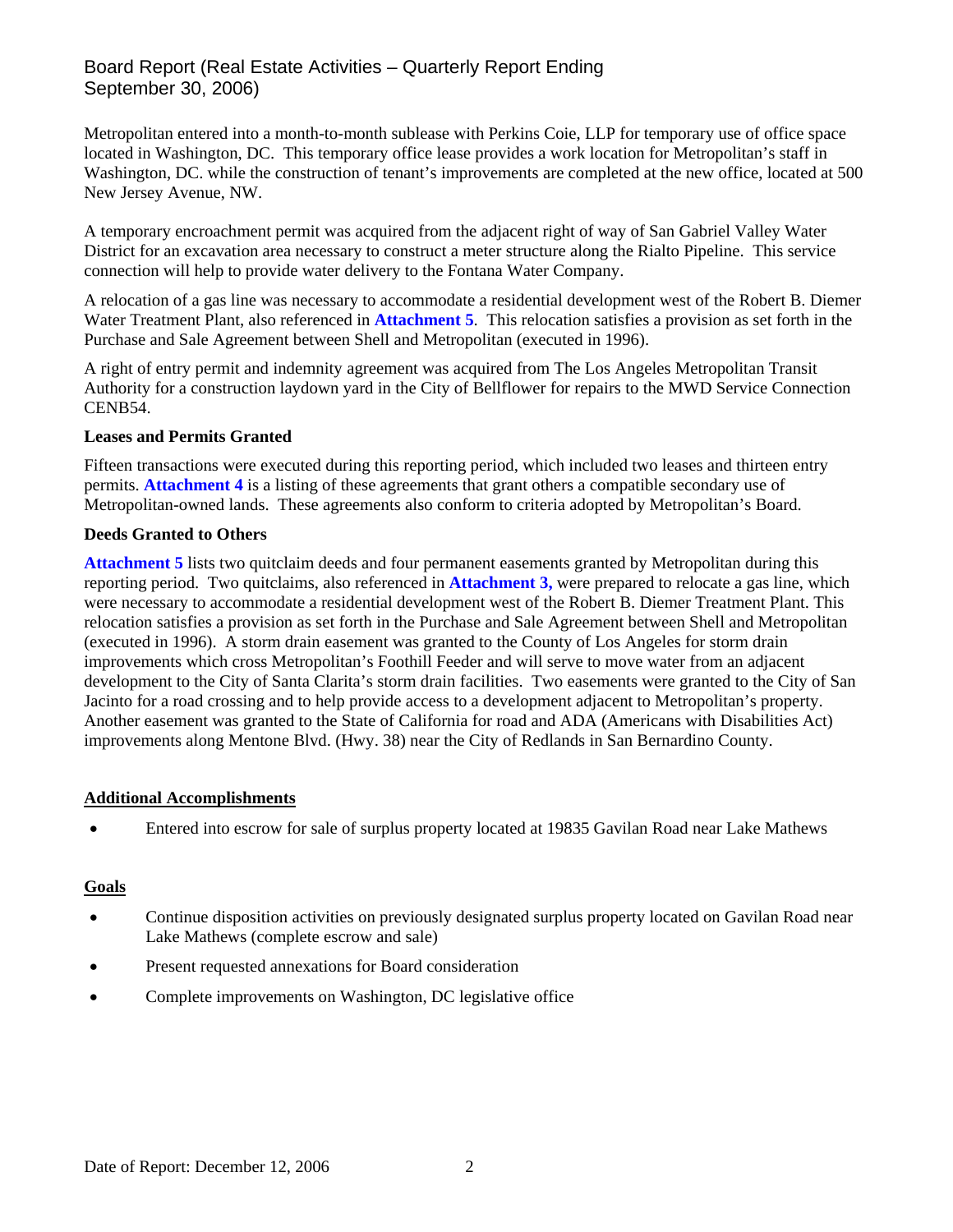# Board Report (Real Estate Activities – Quarterly Report Ending September 30, 2006)

- Continue to negotiate according to the terms and requirements of The Newport Road Relocation and Salt Creek Channel Construction Memorandum of Understanding executed on September 26, 1994, between Metropolitan, City of Hemet, County of Riverside, Riverside County Flood Control and Water Conservation District and the Riverside County Transportation Commission
	- o Riverside County Transportation Department is planning an interim widening (from two to four lanes) of Winchester Road (State Route 79) along the length of Metropolitan's property at Diamond Valley Lake. When Metropolitan constructed the reservoir, it required the cooperation of the county and city of Hemet to vacate all public roads within the project area. Metropolitan entered into an agreement with the county and city to make certain road improvements to replace the vacated roads, including construction of the Domenigoni Parkway. Metropolitan agreed to dedicate a 32-foot wide strip of property (approximately 7.7 acres) for the widening of State Route 79. Metropolitan specifically acquired property rights along the frontage of the reservoir property to meet this dedication requirement, and will convey these property rights to the county in accordance with the agreement. State Route 79 is currently planned as a six lane expressway through this area.
- Review and update internal procedures to meet with requirements of eminent domain reform bills that were signed by California Governor Schwarzenegger and effective January 1, 2007. These bills apply to pending and future acquisitions of real property through eminent domain.
	- o Senate Bill 1650 Requires that a) the resolution of necessity include a statement of the specific anticipated public use; b) public agencies must sell real property back to the former owner if, within 10 years after adoption of the resolution, the property is not used for its stated public use and a new resolution is not passed; and c) unless an agency states that use of property is scheduled to begin within two years of its acquisition an agency is required to offer the former owner of the property a one-year leaseback agreement at fair market rent for former owner's continued use.
	- $\circ$  Senate Bill 1210 a) Prohibits a public agency from taking immediate possession of the property via an ex parte hearing, as was past practice. Instead, public agencies will now be required to set a noticed hearing on the need for immediate possession of the property. The public agency will have the burden of proof to show there is an overriding need for possession which will cause substantial hardship to the government if prejudgment possession is denied and such hardship outweighs the hardship on the affected landowner. This will allow property owners to challenge and suspend possession, and may increase right-of-way acquisition costs; and b) public agencies must pay landowner's reasonable costs (not to exceed \$5,000 per property) for an independent, state-certified appraisal. The agency must offer to pay this cost at the time it makes the offer to purchase the property.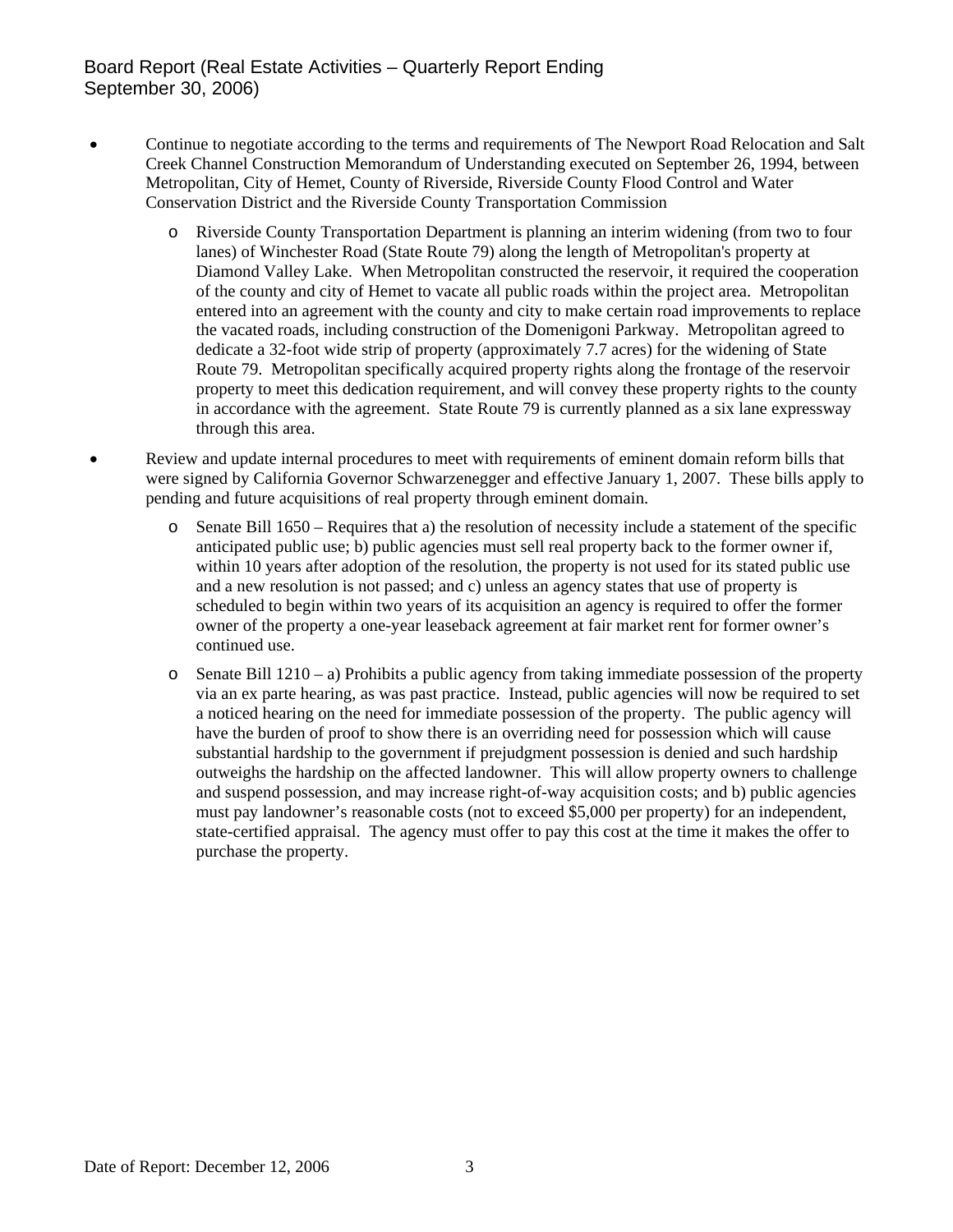#### **Requests for Long Term Leases and Licenses by Others During 1st Quarter of FY 2006/07 July 1, 2006 through September 30, 2006**

| <b>LESSEE NAME</b>                                          | <b>ENTITY</b><br><b>TYPE</b> | <b>ACREAGE</b> | <b>TYPE</b> | <b>TERM (YRS)</b> | <b>FEE</b> | <b>STANDARD</b><br><b>CONDITIONS</b><br>MET (Y/N) | <b>COMMENTS</b> |
|-------------------------------------------------------------|------------------------------|----------------|-------------|-------------------|------------|---------------------------------------------------|-----------------|
| Infrastructure Improvements (fencing, utilities,<br>access) |                              |                |             |                   |            |                                                   |                 |
| none                                                        |                              |                |             |                   |            |                                                   |                 |
| <b>Parks and Landscaping</b><br>none                        |                              |                |             |                   |            |                                                   |                 |
|                                                             |                              |                |             |                   |            |                                                   |                 |
| Agricultural                                                |                              |                |             |                   |            |                                                   |                 |
| none                                                        |                              |                |             |                   |            |                                                   |                 |

**TBD = To be Determined**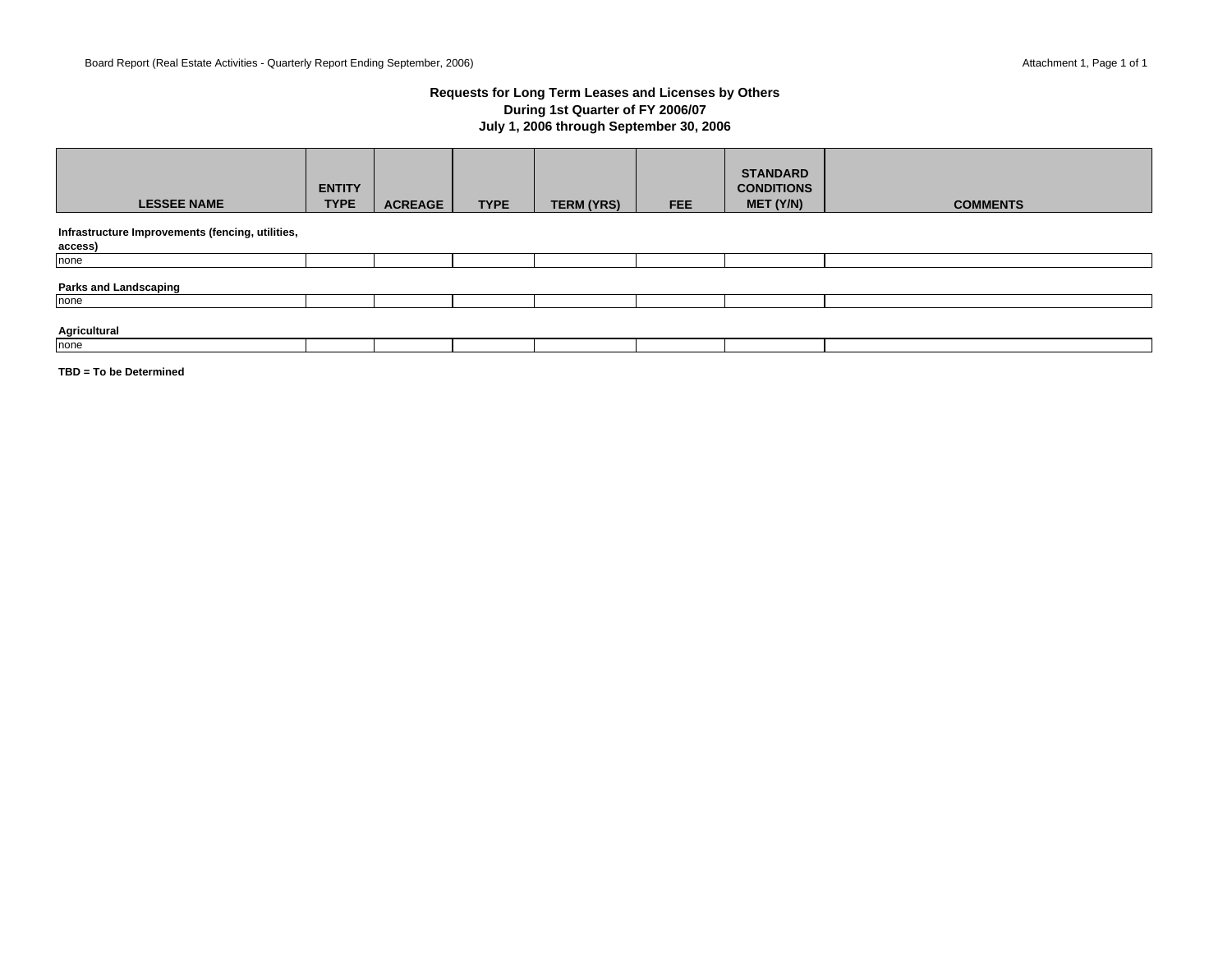#### **Requests for Easements by Others During 1st Quarter of FY 2006/07 July 1, 2006 through September 30, 2006**

| <b>LESSEE NAME</b>                                          | <b>ENTITY</b><br><b>TYPE</b> | <b>ACREAGE</b> | <b>TYPE</b> | <b>TERM (YRS)</b> | <b>FEE</b>           | <b>STANDARD</b><br><b>CONDITIONS</b><br>MET (Y/N) | <b>COMMENTS</b>                                                                                                                                                             |
|-------------------------------------------------------------|------------------------------|----------------|-------------|-------------------|----------------------|---------------------------------------------------|-----------------------------------------------------------------------------------------------------------------------------------------------------------------------------|
| Infrastructure Improvements (fencing,<br>utilities, access) |                              |                |             |                   |                      |                                                   |                                                                                                                                                                             |
| Claremont, City of (RL 2651)                                | Public                       | 1.329 acres    | Easement    | Permanent         | $TBD$ <sup>(1)</sup> |                                                   | City's Miramar Avenue will cross MWD's Rialto Pipeline<br>right of way to serve local traffic requirements. City will be<br>responsible for road maintenance and liability. |
| Eastern Municipal Water District (RL 2649)                  | Public                       | 0.092          | Easement    | Permanent         | $$0^{(2)}$$          |                                                   | Crossing on MWD's right of way to install recycled water<br>lline                                                                                                           |
| Southern California Gas Company<br>(RL 2670)                | Private                      | 0.017          | Easement    | Permanent         | \$2,000              |                                                   | Amendment to permanent easement for PIG launcher<br>valve and pipe cleaning assembly <sup>(3)</sup>                                                                         |
| Three Valleys Water District (RL 2602)                      | Public                       | <b>TBD</b>     | Easement    | Permanent         | TBD $(1)$            |                                                   | Constructing water pipelines in association with MWD's<br>conjunctive use program                                                                                           |
| <b>Parking and Landscaping</b>                              |                              |                |             |                   |                      |                                                   |                                                                                                                                                                             |
| Brea, City of (RL 2655)                                     | Public                       | <b>TBD</b>     | Easement    | Permanent         | $TBD$ <sup>(1)</sup> |                                                   | Construction and placement of irrigation lines,<br>landscaping and retaining wall allowing added security<br>and reduction of maintenance costs to MWD                      |

| Agricultural |  |  |  |  |
|--------------|--|--|--|--|
| none         |  |  |  |  |

#### **TBD = To be Determined**

 $(1)$  Market rent to be based on appraisal and standard \$1,500 processing fee

 $(2)$  Fee to be waived based on MWD's effort to promote use of recycled water

(3) A PIG (Pipeline Inspection Gadget) launcher is an above ground facility where a device is inserted or retrieved from a pipeline in order to clean or inspect the inside of a pipeline.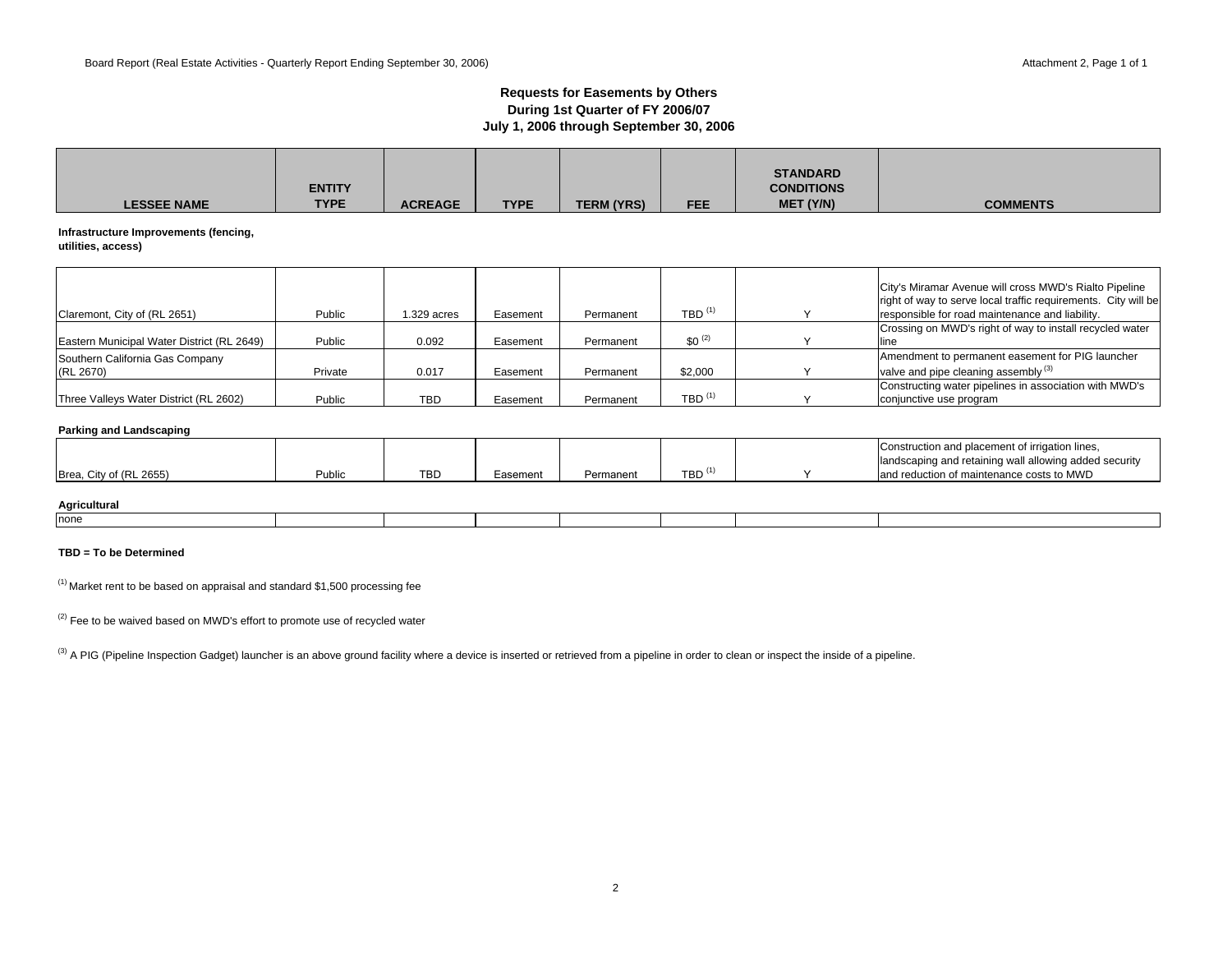#### **Deeds, Grants and Leases Accepted During 1st Quarter of FY 2006/07 July 1, 2006 through September 30, 2006**

| <b>GRANTOR</b>                                                                        | <b>ACREAGE</b> | <b>TYPE</b>                                                | <b>TERM</b>       | <b>USE</b>                                                                                        | <b>RECORDING DATE</b> | <b>COSTS</b>             |
|---------------------------------------------------------------------------------------|----------------|------------------------------------------------------------|-------------------|---------------------------------------------------------------------------------------------------|-----------------------|--------------------------|
| <b>Building Exchange Company</b>                                                      | <b>26 WTA</b>  | Temporary<br>(1)<br>Easement                               | 35 years          | PVID Crop Rotation and<br>Forbearance Program                                                     | 8/11/2006             | $$41,210^{(2)}$          |
| Enterprises Swanco CA, L.L.C.                                                         | <b>94 WTA</b>  | Temporary<br>(1)<br>Easement                               | 35 years          | PVID Crop Rotation and<br>Forbearance Program                                                     | 7/18/2006             | $$148,990^{(2)}$         |
| HayDay Farms Inc.                                                                     | 364 WTA        | Temporary<br>(1)<br>Easement                               | 35 years          | PVID Crop Rotation and<br>Forbearance Program                                                     | 8/14/2006             | $$107,780^{(2)}$         |
| Jack Seiler Farms                                                                     | <b>290 WTA</b> | Temporary<br>(1)<br>Easement                               | 35 years          | PVID Crop Rotation and<br>Forbearance Program                                                     | 7/7/2006              | $$459,650^{(2)}$         |
| Lawrence & Edith Marie Augusta, Donald T. & Dora Jean Williams and Thomas L. Robinson | <b>275 WTA</b> | Temporary<br>(1)<br>Easement                               | 35 years          | PVID Crop Rotation and<br>Forbearance Program                                                     | 7/21/2006             | \$370,890 <sup>(2)</sup> |
| Perkins Coie LLP                                                                      | 163 sq. ft.    | Sublease                                                   | month to<br>month | Interim Washington, DC<br>Office                                                                  | n/a                   | \$611.25 per mo.         |
| San Gabriel Valley Water District                                                     | 375 sq. ft.    | Temporary<br>Encroachment<br>Permit                        | 2 months          | For excavation area to<br>construct a meter<br>structure                                          | (4)<br>n/a            | $$0^{(5)}$               |
| The Los Angeles County Metropolitan Transportation Authority                          | 23,617 sq. ft. | <b>Right of Entry Permit</b><br>and Indemnity<br>Agreement | 2 months          | Construction laydown<br>yard during repairs for<br><b>MWD Service</b><br><b>Connection CENB54</b> | $n/a$ $(6)$           | $$5,600^{(7)}$           |
| The Southern California Gas Company                                                   | $0.266$ ac     | Amendment to MOU Permanent                                 |                   | Relocation of gas line                                                                            | 8/25/2006             | $$0^{(8)}$               |
| Valencia-Northbridge Homeowners Association                                           | 5400 sq. ft.   | <b>First Amendment</b><br>to Lease R.L. 1966               | 5 years           | Access for RL 1772 <sup>(9)</sup>                                                                 | $n/a$ (10)            | \$2,283 per yr.          |

<sup>(1)</sup> Fallowing Easement Deeds acreages are calculated in Water Toll Acres. Water Toll Acres are defined as the plantable and growable area of land within a landowner's property. The water toll acreage is usually less than the total land acreage.

(2) Metropolitan shall pay to Grantor an initial payment of \$3,170 for each water toll acre of Landowner's Maximum Fallowing Commitment. Participating Grantors were given five options as to how they would receive the funds. All participants reported in this quarterly report chose Option A which is a first installment of \$1,585 per water toll acre payable at the close of escrow and the balance or second installment to be paid one calendar year after the commencement date of the program. The fallowing easement costs reflected in this quarterly report represents amounts paid for the first installment

<sup>(3)</sup> Sublease executed on 7/1/2006 and is unrecorded

 $(4)$  Permit executed on 8/7/2006 and is unrecorded

 $<sup>(5)</sup>$  Meter structure to provide water to the Fontana Water Company</sup>

<sup>(6)</sup> Amendment executed on 9/15/2006 and is unrecorded

 $(7)$  Processing fee of \$1,000 and two months rent at \$2,300 per month

- <sup>(8)</sup> Gas line relocation pursuant to provisions of the "Purchase and Sale Agreement with Joint Escrow Instructions" between Shell Oil and Metropolitan. New gas line is in place and an Amendment to The Right of Way recorde the former gas line easement was quitclaimed to Metropolitan in exchange for a gas line easement to The Southern California Gas Company at a new location within Metropolitan's property. Also refer to Attachment 5.
- <sup>(9)</sup> R.L. 1772 is a telecom lease by and between MWD as Lessor and Mountain Union Telecom of California (MUT). R.L. 1966 is an access lease between Valencia-Northbridge Homeowner's Association and MWD, which provides MUT access to its telecom site.

(10) Amendment effective on 5/1/2006 and is unrecorded. This lease provides continued access through the Valencia-Northridge area.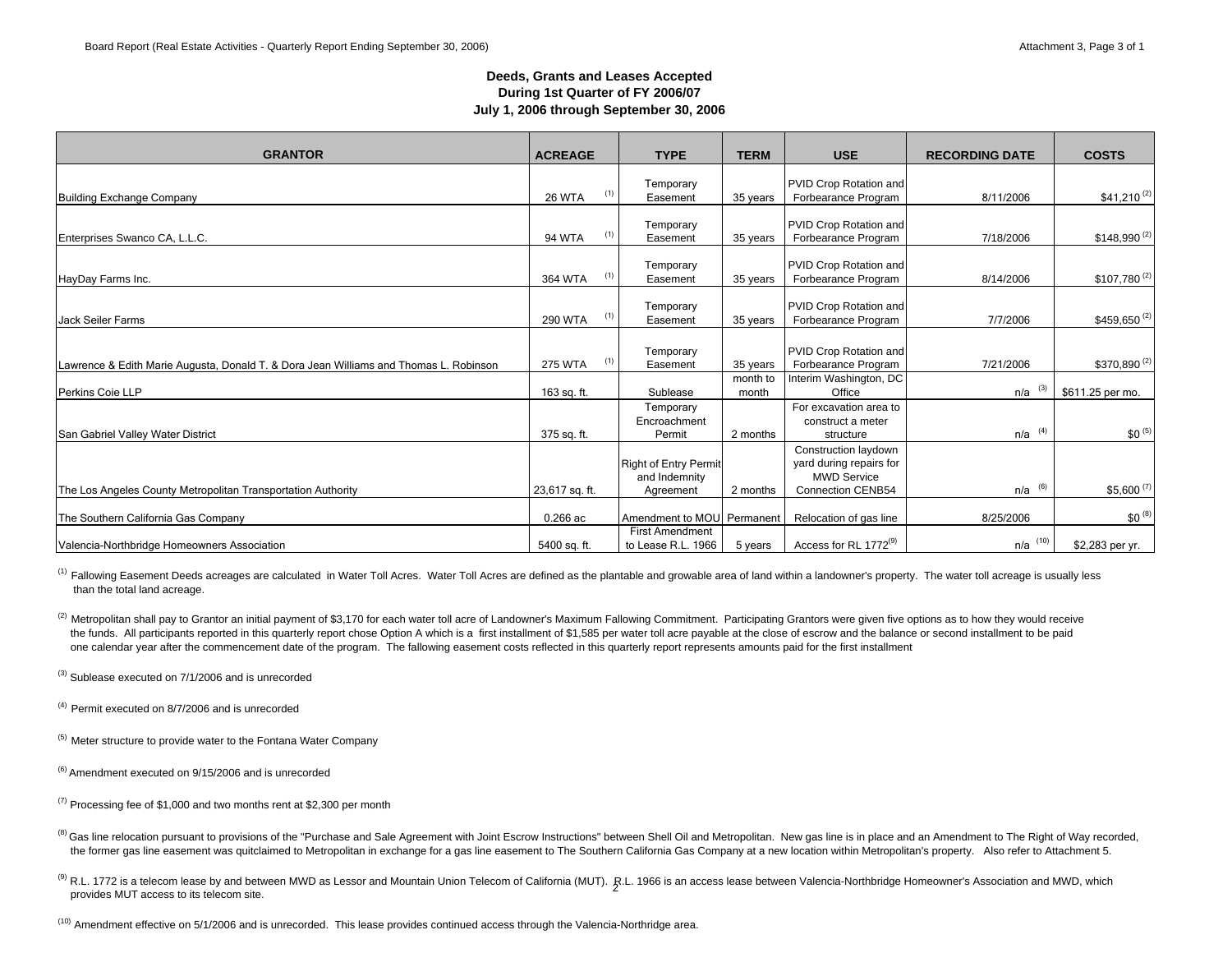#### **Leases and Permits Granted During 1st Quarter of FY 2006/07 July 1, 2006 through September 30, 2006**

|                                                                   | <b>ENTITY</b> |                |                     |             |                                                                                                                                                                                                                                                                                       |                 |                  |
|-------------------------------------------------------------------|---------------|----------------|---------------------|-------------|---------------------------------------------------------------------------------------------------------------------------------------------------------------------------------------------------------------------------------------------------------------------------------------|-----------------|------------------|
| <b>LESSEE</b>                                                     | <b>TYPE</b>   | <b>ACREAGE</b> | <b>TYPE</b>         | <b>TERM</b> | <b>USE</b>                                                                                                                                                                                                                                                                            | <b>FEE/RENT</b> | <b>FREQUENCY</b> |
|                                                                   |               |                |                     |             | Office space at Union Station Headquarters consisting                                                                                                                                                                                                                                 |                 |                  |
| Callegus Municipal Water District (RL 2641)                       | Public        | 134 sq. ft.    | Lease               | 3 years     | of 1 cubicle on the 4th floor wing and 1 standard<br>parking space                                                                                                                                                                                                                    | \$274.70        | Monthly          |
|                                                                   |               |                |                     |             |                                                                                                                                                                                                                                                                                       |                 |                  |
| Geosoils, Inc. (RL 2446)                                          | Private       | $0.5$ acre     | <b>Entry Permit</b> | 3 months    | Access for potholing on MWD's Casa Loma Siphon<br>First Barrel and conducting soil exploration borings and<br>related activities for design of proposed protective<br>concrete slab and Bridge Road crossing.                                                                         | \$1,500.00      | One Time         |
|                                                                   |               |                |                     |             | Non-invasive activities related to topographic and<br>boundary surveys, biological surveys, archaeological<br>and paleontologic reconnaissance surveys, and a non-<br>invasive Phase I environmental site assessment for the<br>feasibility of the proposed alignment of Eagle Canyon |                 |                  |
| Glickman, Leonard G. (RL 2605)                                    | Private       | 74 acres       | <b>Entry Permit</b> | 6 months    | Road                                                                                                                                                                                                                                                                                  | \$1,500.00      | One Time         |
| Lamar Advertising Company (RL 2572)                               | Private       | $0.5$ acre     | <b>Entry Permit</b> | 6 months    | To allow temporary access for vehicles and equipment<br>to be utilized during the maintenance of Permittee's<br>outdoor advertising billboard situated on property<br>ground leased from Permitter under RL 1655                                                                      | \$2,000.00      | One Time         |
| Reyes Construction, Inc. (RL 2668)                                | Private       | 2.0 acres      | <b>Entry Permit</b> | 3 months    | Entry Permit for construction staging and material<br>storage.                                                                                                                                                                                                                        | \$1,500.00      | One Time         |
| Santa Clarita, City of (RL 2643)                                  | Pubic         | 14.355 acres   | <b>Entry Permit</b> | 1 day       | River rally clean-up and environmental expo                                                                                                                                                                                                                                           | $$0^{(1)}$$     | n/a              |
| SC Fontana Development Corporation (RL 2630)                      | Public        | 2.94 acres     | <b>Entry Permit</b> | 1 year      | Entry Permit extension to allow construction of road                                                                                                                                                                                                                                  | \$1,500.00      | One Time         |
| Southern California Gas Company (RL 2605)                         | Private       | $0.13$ acre    | <b>Entry Permit</b> | 6 months    | To install underground PIG launcher valve <sup>(2)</sup>                                                                                                                                                                                                                              | \$2,500.00      | One Time         |
| Three Valleys Municipal Water District (RL 2561)                  | Public        | 7.28 acres     | <b>Entry Permit</b> | 11 months   | Construction of two pipelines to be followed up by<br>granting an easement                                                                                                                                                                                                            | \$1,500.00      | None             |
| 20th Century Fox Television (RL 2646)                             | Private       | n/a            | <b>Entry Permit</b> | 2 days      | Filming at Joseph Jensen Filtration Plant for television<br>series "Vanished"                                                                                                                                                                                                         | \$11,000.00     | One Time         |
| Vance Corporation (RL 2650)                                       | Private       | 5.8 acres      | <b>Entry Permit</b> | 3 months    | Lay down and rock crushing area for Caltrans<br>emergency road improvement project along the Inland<br>Feeder in the City of Highland                                                                                                                                                 | \$1,500.00      | One Time         |
| Warner Bros. Television Production (RL 2642)                      | Private       | n/a            | Entry Permit        | 2 days      | Filming on the 4th floor wing at Union Station<br>Headquarters for television series "The Nine"                                                                                                                                                                                       | \$11,000.00     | One Time         |
| Wells, Bryon (RL 2635)                                            | Private       | $0.069$ acres  | <b>Entry Permit</b> | 6 months    | Temporary access for vehicles and equipment and<br>temporary storage of building materials                                                                                                                                                                                            | \$1,000.00      | One Time         |
| Western Municipal Water District of Riverside County<br>(RL 2433) | Public        | 0.018 acre     | <b>Entry Permit</b> | 6 months    | Access for ingress and egress for potholing, installation<br>of pipeline tie-in facilities and related materials and<br>equipment storage and work areas                                                                                                                              | $$0^{(3)}$$     | n/a              |
| Western Municipal Water District of Riverside County<br>(RL 2348) | Public        | 17.823 acres   | Lease               | 55 years    | Long-term ground lease for operations center<br>expansion                                                                                                                                                                                                                             | \$11,407.00     | Annual           |

(1) Maintenance cost saving to MWD due to clearing of weeds and trash during this event by Permittee

<sup>(2)</sup> A pipeline PIG (Pipeline Inspection Gadget) is a device used to clean or inspect the inside of a pipeline. A PIG launcher is an above ground facility where pipeline PIGS are inserted or retrieved from the pipeline.

<sup>(3)</sup> Fees to be waived because upon completion of the project MWD will own the pipeline